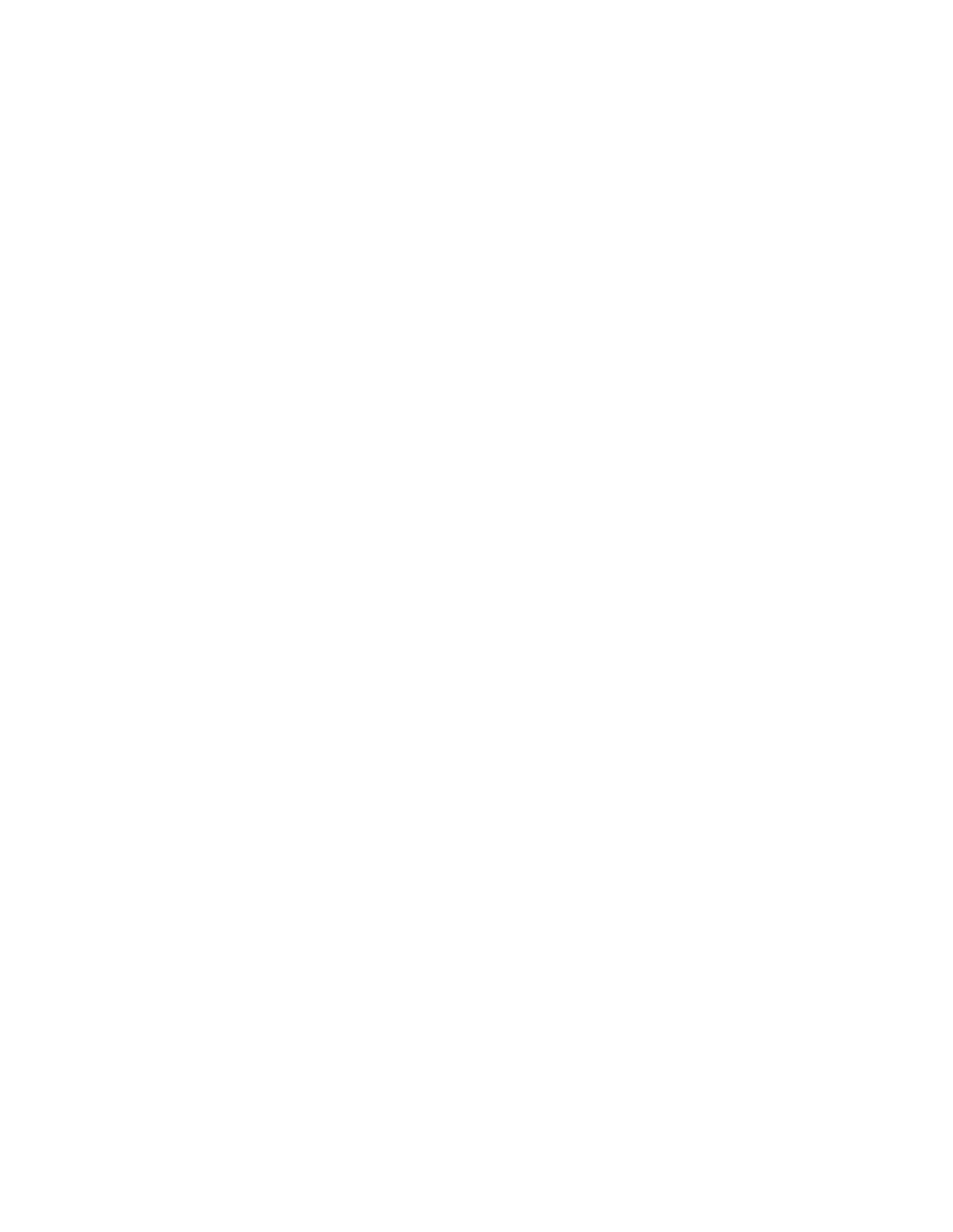# System and device technologies for coherent optical communications

Keisuke Kojima<sup>a</sup>, Toshiaki Koike-Akino<sup>a</sup>, David S. Millar<sup>a</sup>, Bingnan Wang<sup>a</sup>, Milutin Pajovic<sup>a</sup>, Kieran Parsons<sup>a</sup>, Bowen Song<sup>b</sup>, and Jonathan Klamkin<sup>b</sup>

<sup>a</sup>Mitsubishi Electric Research Laboratories, 201 Broadway, Cambridge, MA 02139 USA <sup>b</sup>Electrical and Computer Eng. Dept., University of California, Santa Barbara, CA 93106, USA

## ABSTRACT

We review the recent advancement in the system and device technologies for coherent optical communications. One major topic is high-dimensional modulation, and in particular the nonlinearity-tolerant modulation format family, based on four-dimensional 2A8PSK. This family, covering 5, 6, 7 bits/4D symbol, outperforms most known corresponding modulation formats in the linear and nonlinear region. We also review our recent progress on forward error correction including polar codes, and monolithic narrow linewidth semiconductor lasers.

Keywords: Optical coherent communications, high-dimensional modulation, FEC, laser

## 1. INTRODUCTION

Due to the progress of digital signal processing (DSP) used in coherent optical transmission systems, there is increasing interest in more advanced modulation formats for larger spectral efficiency, finer spectral efficiency granularity, and higher tolerance to fiber nonlinearity.<sup>1,2</sup> Multidimensional coded-modulation, where more than two-dimensions are utilized, is one of the most powerful ways of achieving these characteristics. In Sec. 2, we review the coded-modulation approach for multidimensional modulation, and show its benefit on additive white Gaussian noise (AWGN) channels. In Sec. 3, we overview a special type of 4D coded-modulation, called 4D-2A8PSK. It can offer three different spectral efficiencies covering 5, 6, 7 bits/4D symbol, having 4D constant modulus property to achieve excellent fiber nonlinearity tolerance.

We then discuss the recent advances of forward error correction (FEC), with focus on the low-density parity check (LDPC) codes and the emerging polar codes in Sec. 4. Narrow linewidth laser technologies will be also discussed in Sec. 5.

#### 2. MULTIDIMENSIONAL CODED-MODULATION

A multidimensional coded-modulation system is shown in the schematic in Fig. 1. <sup>3</sup> A stream of data from the source is encoded by an outer encoder. The encoded symbol stream is then mapped to multidimensional symbols, on the optical carrier. This block may involve several sub-blocks in specific implementations, such as an inner encoder, followed by a bit-to-field mapping such as a binary phase-shift keying (BPSK) mapper, and then a mapping of BPSK symbols to multiple orthogonal field components and time slots. The multidimensional signal is then sent via the channel to the multidimensional de-mapper. The de-mapped data stream is then decoded by the outer decoder, with optional feedback to the multidimensional de-mapper (turbo-demodulation), before being sent to the sink. The de-mapper may output soft or hard decisions, and may be based on a maximum-likelihood de-mapper or its reduced-complexity variant.<sup>4</sup>

While there are a multitude of methodologies for designing a multidimensional modulation scheme, there are several methods which are particularly well explored. Sphere-packing formats are designed with the optimal arrangement of hyperspheres inside a larger hypersphere of the same dimension,<sup>2</sup> in order to maximize the minimum distance between hypersphere centroids. This is a well-explored mathematical problem, and several

Further author information:

E-mail: kojima@merl.com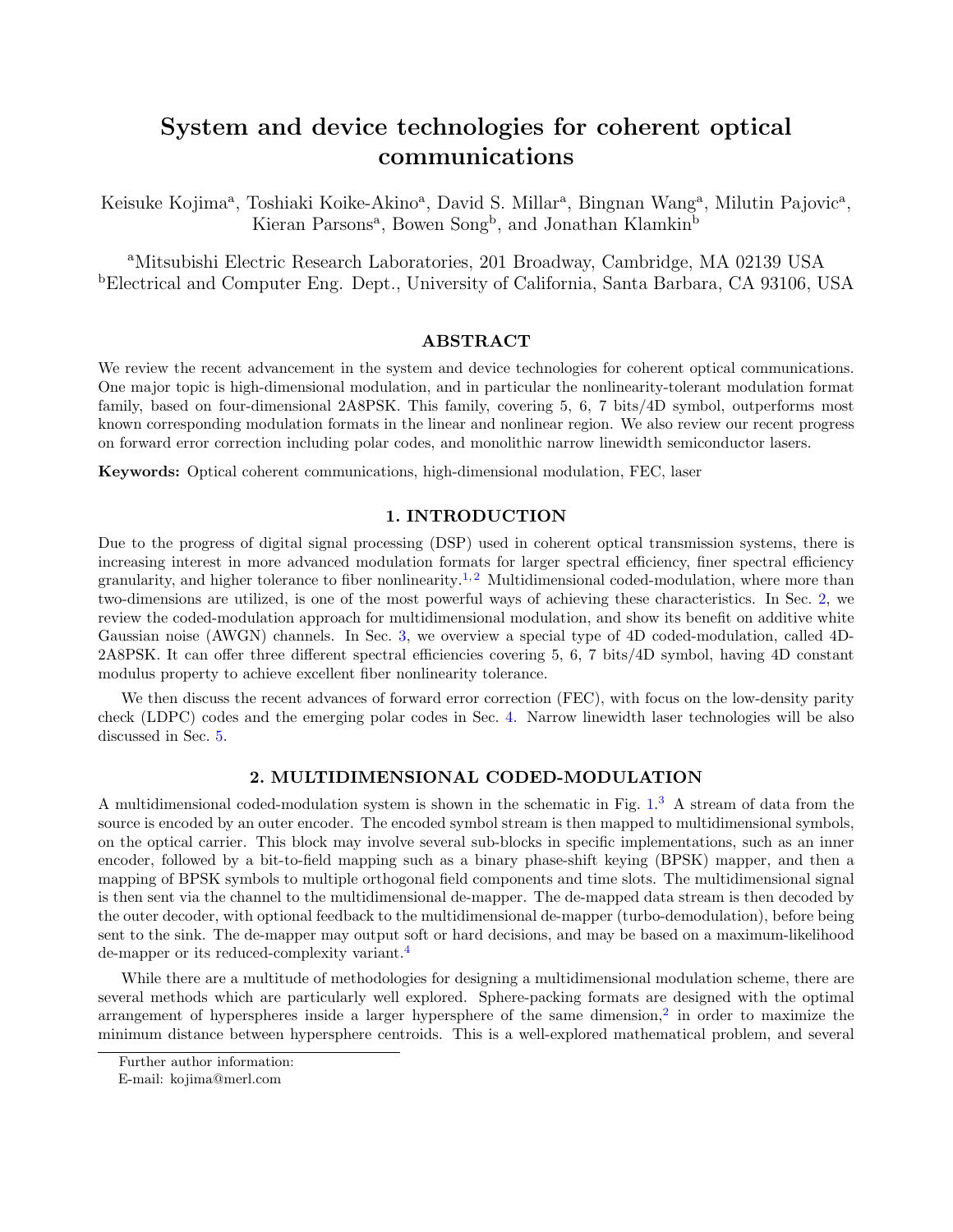

Figure 1. Schematic showing a generic multidimensional coded-modulation system. The dashed line between the outer decoder and multidimensional de-mapper represents optional turbo-demodulation.<sup>3</sup>

optimal solutions are known for particular numbers of dimensions and constellation points. These formats require an optimized bit-to-symbol mapping when the channel code used does not have the same cardinality as the modulation format. For sphere-packing formats, this is often not a significant problem, as the optimal mapping can be computed by brute force in cases with relatively low cardinality, such as those where optimal sphere-packings are known.

Sphere cutting formats are based on the cutting of a subset of points lying within the hypersphere on a lattice which is the optimal sphere-packing lattice in a given number of dimensions.<sup>5,6</sup> Again, some lattices are proven to be optimal in certain numbers of dimensions. These formats also require an optimized bit-to-symbol mapping, which can be problematic in the case where the cardinality of the format is large, and brute force computation quickly becomes impossible. For example, the format based on the selection of  $2^{12}$  points from the Leech lattice (which is known to be the optimal packing in 24 dimensions<sup>7</sup>) has a total number of labelings of  $(2^{12} – 1)!$ , which (using Stirling's approximation) gives on the order of  $10^{13,000}$  unique labelings. In cases where brute force labeling optimization is impossible, numerical techniques such as bit-flipping are often used, $8$  although it is worth noting that these numerical methods cannot be guaranteed to reach a global optimum.

The most popular method for designing modulation formats relies on the use of an inner block code,  $5,9,10$ with a separate mapper to map encoded bits to the optical field. These block coded solutions are particularly interesting, as they can provide codewords with optimal spacing in Hamming distance, while using a simple mapper to the optical field, which has few levels (thus reducing required hardware complexity).

In the very high signal-to-noise ratio (SNR) regimes, the minimum Euclidean distance  $d_{\min}$  between constellation points determines the symbol error rate (SER) as the nearest neighbor errors become dominant. One commonly used parameter to quantify the asymptotic noise performance is the sensitivity penalty  $1/\gamma$  where  $\gamma$  is the asymptotic power efficiency. Note that for 1 bit/symbol/dimension case of dual-polarization quadrature PSK (DP-QPSK),  $\gamma = 1$ , hence sensitivity penalty can also be considered as the performance penalty with respect to DP-QPSK for asymptotically high SNR.

In Fig. 2, sensitivity penalty and spectral efficiency of various high-dimensional modulation (HDM) formats obtained by sphere-cutting and block-coding approaches are shown. Here,  $N$  is the constellation dimension, and  $M$  is the number of constellation points. It can be observed that optimized sphere-cut constellations with 1 bit/symbol/dimension spectral efficiency yield 0, −0.82, −1.87, −2.80 and −4.25 dB sensitivity penalties for  $N = 2, 4, 6, 8$  and 16, respectively. In Ref. 2, it is shown that highest power efficiency for  $N = 2$  is obtained for  $M = 3$  and for  $N = 3$  for  $M = 4$ , both using simplex configurations, i.e. same length vectors with same angular separation. For  $N > 3$ , simplex configurations are not optimal constellations in terms of power efficiency. For  $N = 4$ , the highest power efficiency is obtained for  $M = 8$ , with the 3b-4D polarization-switching (PS) QPSK constellation. Among the values we consider for sphere-cut constellation design, for  $N = 6$ , 8 and 16, we observe the highest power efficiencies for  $M = 2^4$ ,  $2^4$  and  $2^{11}$  (4b-6D, 4b-8D and 11b-16D modulation formats). Comparison of modulation formats at lower SNR regimes are discussed in detail in Ref. 5.

#### 3. OPTICAL NONLINEARITY MITIGATING FORMATS

When designing formats for use on nonlinear optical links, a gain can be demonstrated by using formats which minimize this optical nonlinearity. This is particularly prominent for links with low accumulated chromatic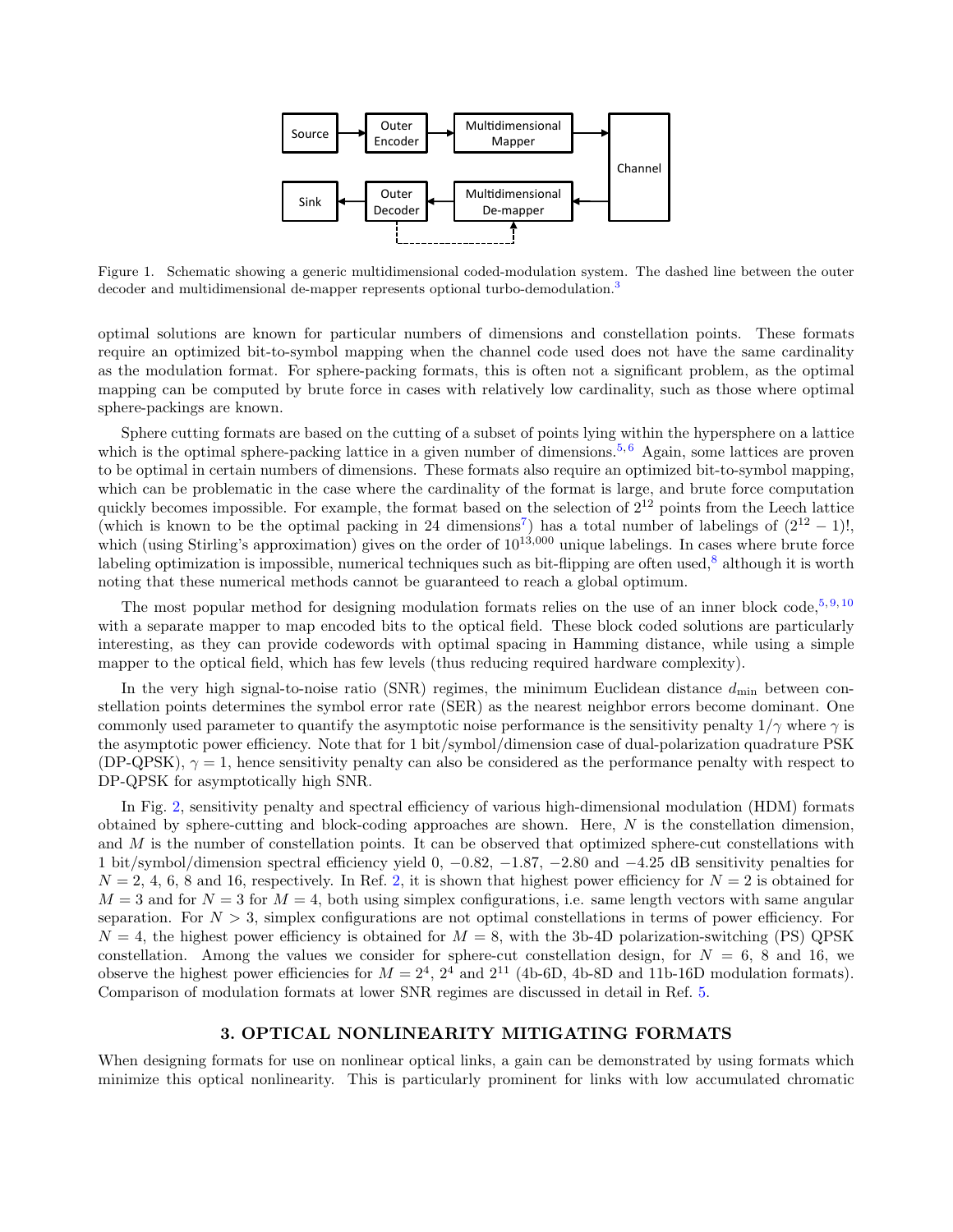

Figure 2. Spectral efficiency (bit/symbol/dimension) vs sensitivity penalty (dB) of optimized sphere-cut constellations (circles) and block-coded modulation (crosses) and commonly used optical modulation formats (stars).<sup>5</sup>

dispersion (CD), such as legacy submarine links. In particular, polarization-managed formats (which seek to minimize the effect of cross-polarization modulation –  $XPolM$ ),<sup>11</sup> and formats with a constant modulus (which seek to minimize the effects of self- and cross-phase modulation – SPM and  $XPM$ <sup>12</sup> have proven particularly successful. In this section, we review the latter type, i.e., a family of constant modulus formats, called 4D-2A8PSK, for the spectrum efficiency of 5, 6, and 7 bits/4D symbol. These modulation formats are examples of multidimensional block-coded modulation formats as explained in Sec. 2

#### 3.1 Generalized mutual information (GMI)

Conventionally, pre-FEC bit error ratio (BER) has been used to predict post-FEC BER performance of hard decision (HD) FEC systems. On the other hand, for soft-decision (SD) FEC coding based on bit-interleaved coded modulation (BICM), the so-called generalized mutual information (GMI) is a better metric for comparing multiple modulation formats.<sup>13, 14</sup> The normalized GMI can be obtained from the log-likelihood ratio (LLR) outputs of the demodulator at the receiver as follows:  $15-17$ 

$$
I = 1 - \mathbb{E}_{L,b} \left[ \log_2 \left( 1 + \exp \left( (-1)^{b+1} L \right) \right) \right],\tag{1}
$$

where b, L, and  $\mathbb{E}[\cdot]$  denote the transmitted bit  $b \in \{0,1\}$ , the corresponding LLR value, and an expectation (i.e., ensemble average over all LLR outputs  $L$  and transmitted bits  $b$ ), respectively. We denote "normalized" GMI as the mutual information per modulation bit, not per modulation symbol. The normalized GMI can thus determine the maximum possible code rate of SD-FEC coding for BICM systems. We primarily use the target GMI of 0.85, corresponding to the typical  $Q^2$  threshold of the state-of-the-art SD-FEC having a code rate of  $0.8^{18}$ 

#### 3.2 4D-2A8PSK family modulation format

The generic constellation of  $4D-2A8PSK$  is shown in Fig.  $3^{12}$ . It is similar to  $8PSK$ , with two different amplitudes represented by the radii,  $r_1$  and  $r_2$  (suppose  $r_1 \leq r_2$  without loss of generality). By combining the two polarizations (i.e., 4D space),  $2^8 = 256$  combinations (i.e., 8 bits per 4D symbol) are possible. With a condition that X- and Y-polarizations have complimentary radius, i.e., if  $r_1$  is used for X-polarization, then  $r_2$  needs to be chosen for Y-polarization, and vice versa, we generate set-partitioned (SP) 4D codes, achieving the property of 4D constant modulus, which leads to excellent nonlinear transmission performances. Let  $B[0], \ldots, B[7]$  express eight modulation bits, and  $B[0]-B[2]$  and  $B[3]-B[5]$  denote the Gray-mapped 8PSK at X- and Y-polarizations, respectively. Whereas,  $B[6]$  and  $B[7]$  are used to express the amplitude in each polarization. By selecting the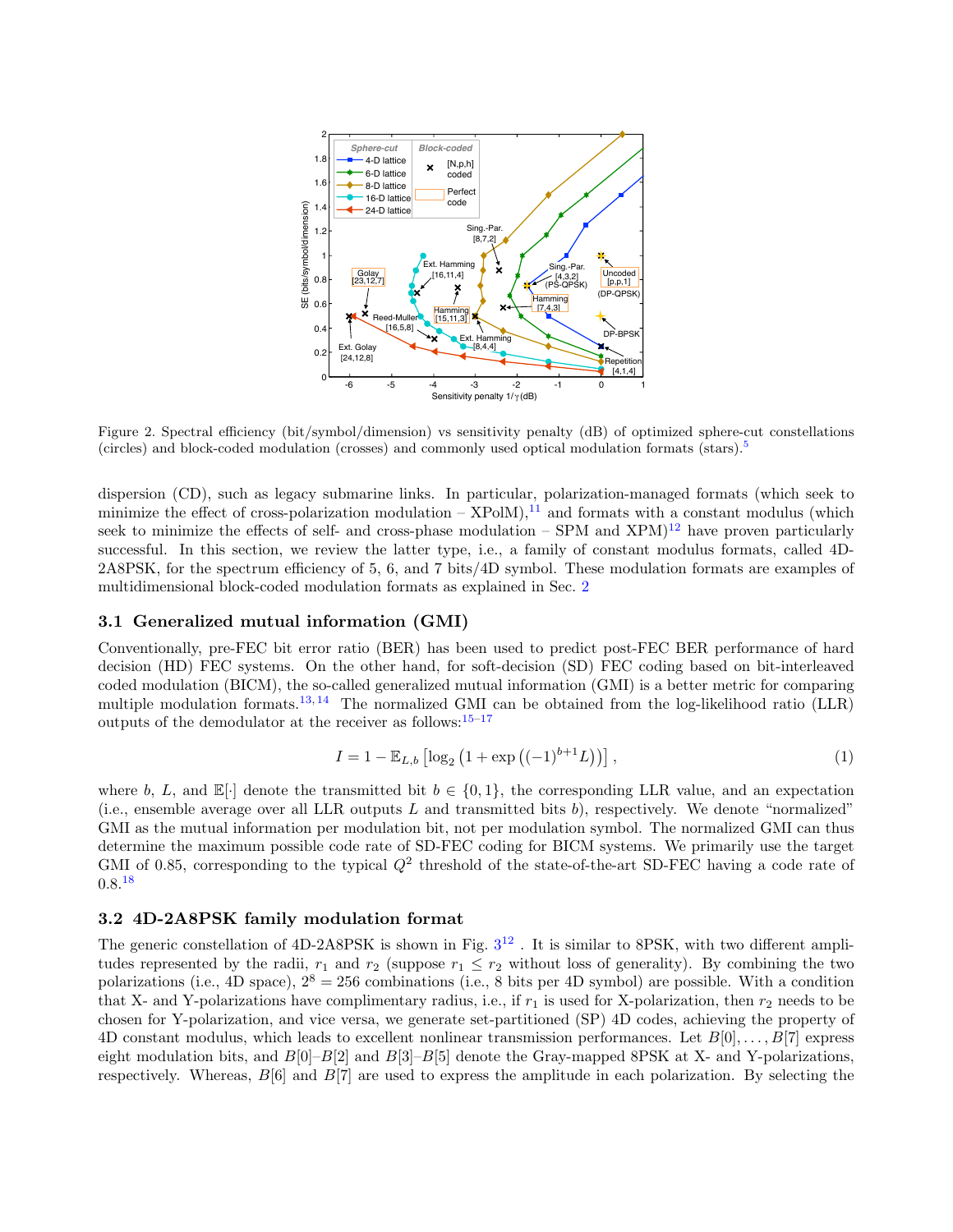optimum 32, 64, and 128-point constellations out of 256 combinations, we can construct 32SP-, 64SP-, and 128SP-2A8PSK, for the spectral efficiency of 5, 6, and 7 bits/symbol, respectively. We also call these 5b4D-, 6b4D-, and 7b4D-2A8PSK for convenience.



Figure 3. Constellation and bit-to-symbol mapping of 2A8PSK.<sup>12</sup>

#### 3.3 Nonlinear transmission simulation

Nonlinear transmission simulations are conducted over a 2,000 km dispersion-managed (DM) link at a rate of 34 GBaud per channel to evaluate the effect of modulation format on high fiber nonlinearity. At the transmitter, pulses were filtered by a root-raised-cosine (RRC) filter with a roll-off factor of 10%. Eleven dense wavelengthdivision multiplexing (DWDM) channels of the same modulation format were combined with 37.5 GHz spacing without using any optical filtering. The link consists of 25 spans of 80 km non-zero dispersion shifted fiber (NZDSF) in which loss is compensated by Erbium-doped fiber amplifiers (EDFAs). The performance of each modulation format can be quantified by a span loss budget.<sup>19</sup> The detailed simulation procedure is summarized in Ref. 20

Four 6 bits/symbol modulation formats are compared as in Fig. 4. The optimal ring ratio is  $r_1/r_2 = 0.65$  for 6b4D-2A8PSK for maximum span loss budget. The maximum span loss budget for 6b4D-2A8PSK is shown to be higher than DP-Circular-8QAM, DP-8PSK, and DP-Star-8QAM by 0.6 dB, 0.5 dB, and 1.6 dB, respectively.

The peak span loss budget for the DM link is summarized in Fig. 5. The circles connected by the dashed lines include DP-QPSK, 5b4D-, 6b4D-, 7b4D-2A8PSK, and DP-16QAM, all at 34 GBaud. Squares are taken from time-domain hybrid (TDH) modulation formats involving DP-QPSK, 6b4D-2A8PSK, and DP-16QAM, and triangles are from other (conventional) modulation formats, such as 32SP-16QAM, DP-Star-8QAM, and 128SP-16QAM.<sup>21</sup> This shows that the 4D-2A8PSK family fills the gap between DP-QPSK and DP-16QAM almost linearly (in the dB scale), and each one offers a good improvement from the conventional modulation formats at the same spectral efficiency.

#### 3.4 Experiment

We have also conducted a transmission experiment comparing 6b4D-2A8PSK and DP-Star-8QAM.<sup>4</sup> The signals were modulated at 32 GBaud and filtered with an RRC filter with a roll-off factor of 0.15. 70 channels were spaced at 50 GHz spacing. The transmission line was 1,260 km, having an average span length of 70 km. CD was managed in-line by the mixture of NZDSF having negative local CD of −3 ps/nm and standard single-mode fibre (SSMF). In the receiver side, the signal was processed offline, which included CD compensation, adaptive equalization, carrier recovery with multi-pilot algorithm,<sup>22</sup> pilot-aided phase-slip recovery, and soft-demapping. For SD-FEC, it is necessary to calculate LLR with moderate circuit complexity. The proposed soft-demapping uses a fast-decoding algorithm and LLR-computation for high-order SP 4D-QAM formats,<sup>23</sup> extended to 6b4D-2A8PSK to use two lookup tables.<sup>4</sup>

Figure 7 shows the experimental results; Fig. 7 (a) is Q calculated from GMI as a function of launched power. In the case of ideal soft-demapping, we observed 0.6 dB improvement at maximum Q by 4D-2A8PSK compared to DP-Star-8QAM. The proposed technique had performance degradation of 0.15 dB and 0.06 dB for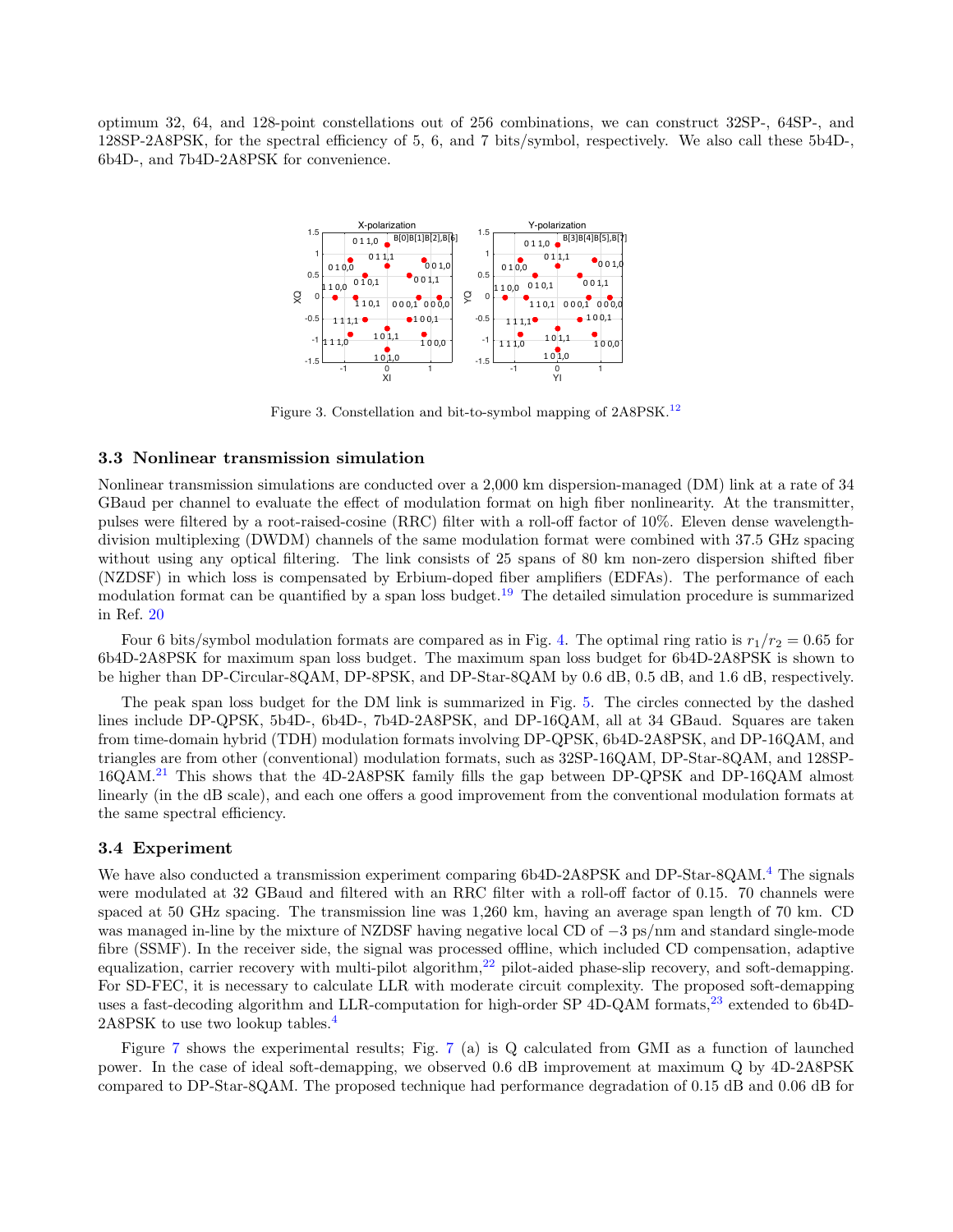

Figure 4. Span loss budget of four 6 bits/symbol modulation formats for the DM link. $^{20}$ 



Figure 5. Peak span loss budget for the 2, 000 km dispersion managed link. Blue circles are for the three 4D-2A8PSK formats, DP-QPSK, and DP-16QAM. Green squares are for TDH modulation, and red triangles are for other conventional modulation formats.<sup>20</sup>

4D-2A8PSK and DP-Star-8QAM, respectively, compared to the ideal LLR. The overall performance gain of 0.5 dB was still significant in the highly nonlinear transmissions. Fig. 7 (b) shows required optical SNR (OSNR), which was calculated by loading noise at the receiver DSP to emulate OSNR decrease. The target normalized GMI was set to 0.92, which was close to  $20.5\%$  SD-FEC limit.<sup>24</sup> The proposed soft-demmaping worked even at such low OSNR conditions and 4D-2A8PSK outperformed DP-Star-8QAM as the launched power increases.



Figure 6. Experimental setup.<sup>4</sup>



Figure 7. Experimental result of (a) Q from GMI and (b) required OSNR for two types of LLR calculation: ideal (dotted line) and the proposed soft-demapping (solid line).<sup>4</sup>

## 3.5 Time-domain hybrid (TDH) modulation

TDH modulation has been studied considerably to cover a wide range of channel conditions, due to its flexibility in choosing the nearly arbitrary spectral efficiency.<sup>25, 26</sup> As the constituent modulation formats, we use DP-QPSK (4 bits/symbol) and QP-16QAM (8 bits/symbol) in conjunction with 5b4D, 6b4D, and 7b4D-2A8PSK to widen the range of TDH.<sup>27</sup> For a comparison, we also use TDH modulation using conventional modulation formats, i.e., DP-QPSK, 32SP-QAM, DP-Star-8QAM (S8QAM), 128SP-QAM, and DP-16QAM. The benefit of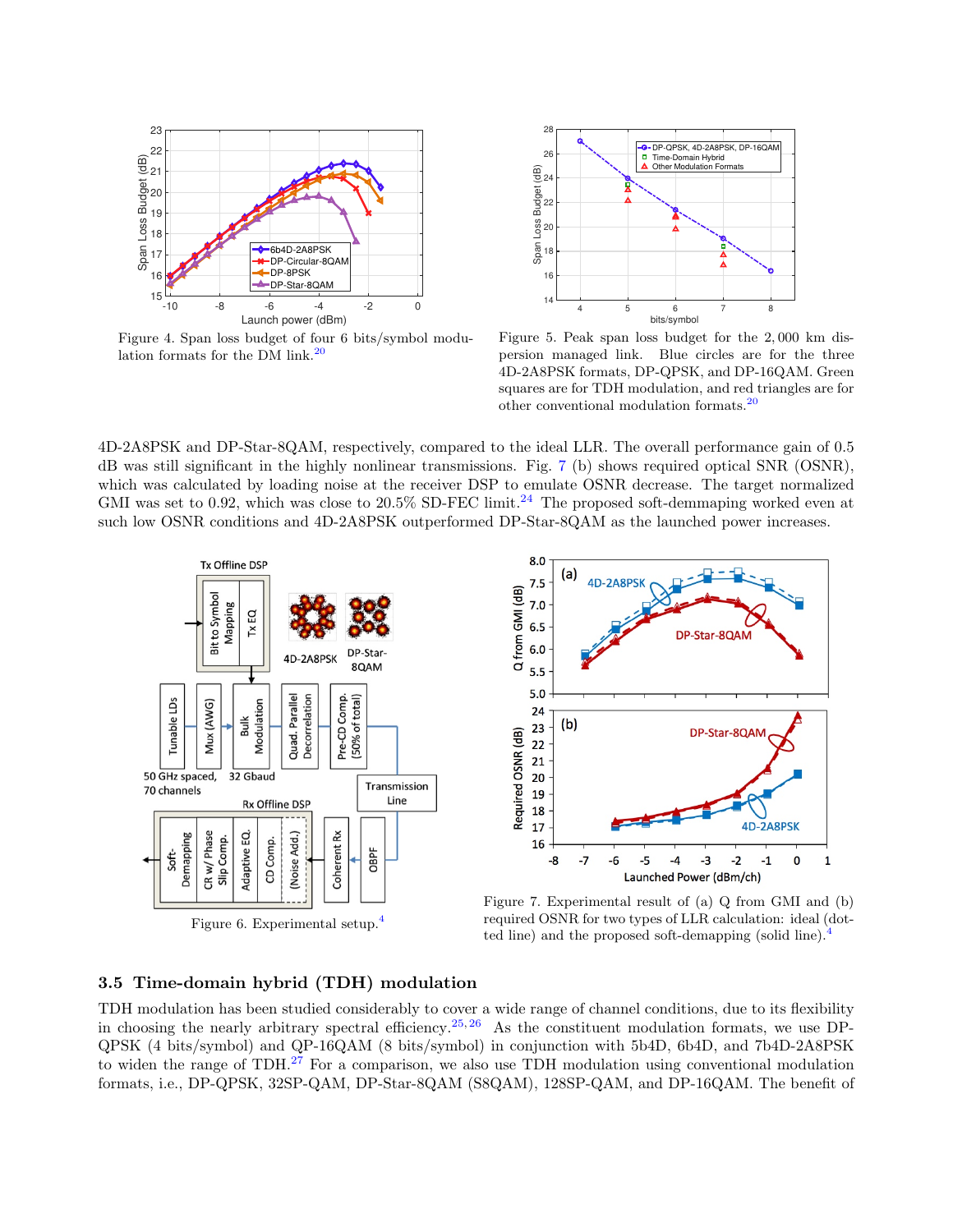the 4D-2A8PSK family is the 4D constant modulus property. In other words, there is no compromise in choosing the power ratio (ratio between the two modulation formats). On the other hand, conventional formats experience power fluctuations, causing compromise in the power ratio.<sup>27</sup>

Nonlinear transmission simulations were conducted with the same link condition as described in Sec. 3.3. For 5b4D, 6b4D, and 7b4D-2A8PSK formats, we choose the ring ratio of 0.60, 0.65, and 0.59 for the best nonlinear performance. For all the TDH modulation, we use 1:1 ratio with alternating formats, however, in actual systems, any arbitrary ratio can be used. The important parameter for TDH is the power ratio, i.e., how much power will be allocated for each time slot. The power ratio was optimized for the best nonlinear performance.

The peak span loss budget for various spectral efficiency is shown in Fig. 8. Here, 4.5, 5.5, 6.5, 7.5 bits/symbol TDH based on 2A8PSK used DP-QPSK, 5b4D-2A8PSK, 6b4D-2A8PSK, 7b4D-2A8PSK, and DP-16QAM. TDH based on the conventional formats used DP-QPSK, 32SP-QAM, S8QAM, 128SP-QAM, and DP-16QAM. We observed 1.3, 1.6, 1.6, and 0.6 dB increase in peak span loss budget, when TDH used 2A8PSK, at 4.5, 5.5, 6.5, and 7.5 bits/symbol, respectively. This shows the versatility of the 4D-2A8PSK family.



Figure 8. Span loss budget for TDH modulation based on the 4D-2A8PSK formats, and that on the conventional modulation formats.<sup>27</sup>

## 4. FORWARD ERROR CORRECTION

The most optical communications call for advanced FEC to realize ultra-reliable data transmission achieving a BER below 10<sup>−15</sup>. In particular, SD-FEC based on low-density parity-check (LDPC) coding<sup>18,28–34</sup> has played an important role in advancing the lightwave systems by enhancing tolerance against linear and nonlinear fiber distortion. Although well-designed LDPC codes already promised an excellent performance close to channel capacity decades ago,<sup>28</sup> there still exist remaining challenges stemming from stringent hardware specifications in power consumption, latency and throughput for Tb/s-class optical communications. This section reviews recent research topics of hardware-friendly LDPC codes. In addition to LDPC codes, we also review an alternative FEC trend based on polar codes.

## 4.1 Low-density parity-check (LDPC) codes

Since transceivers for optical communications require high-speed operations to accommodate tens/hundreds of Gb/s or even beyond Tb/s, lower-power processing has been of great importance with a limitation in decoding iteration, computational complexity, memory size, latency, and precision. In Table 1, some potential solutions are listed to deal with various hardware/system issues underlying LDPC deployment. In this subsection, we present selected topics among them, particularly focusing on how to optimize a trade-off between coding gain and computational complexity as well as latency.

LDPC for limited-iteration decoding: The decoding performance of belief propagation (BP) for irregular LDPC codes highly depends on the degree distribution, $^{28}$  which can be designed by extrinsic information transfer (EXIT) chart.<sup>15</sup> However, the conventional curve-fitting approach<sup>15</sup> does not take care of a finite number of iterations for BP decoding, which is often significantly limited (e.g., less than 10 times) for high-throughput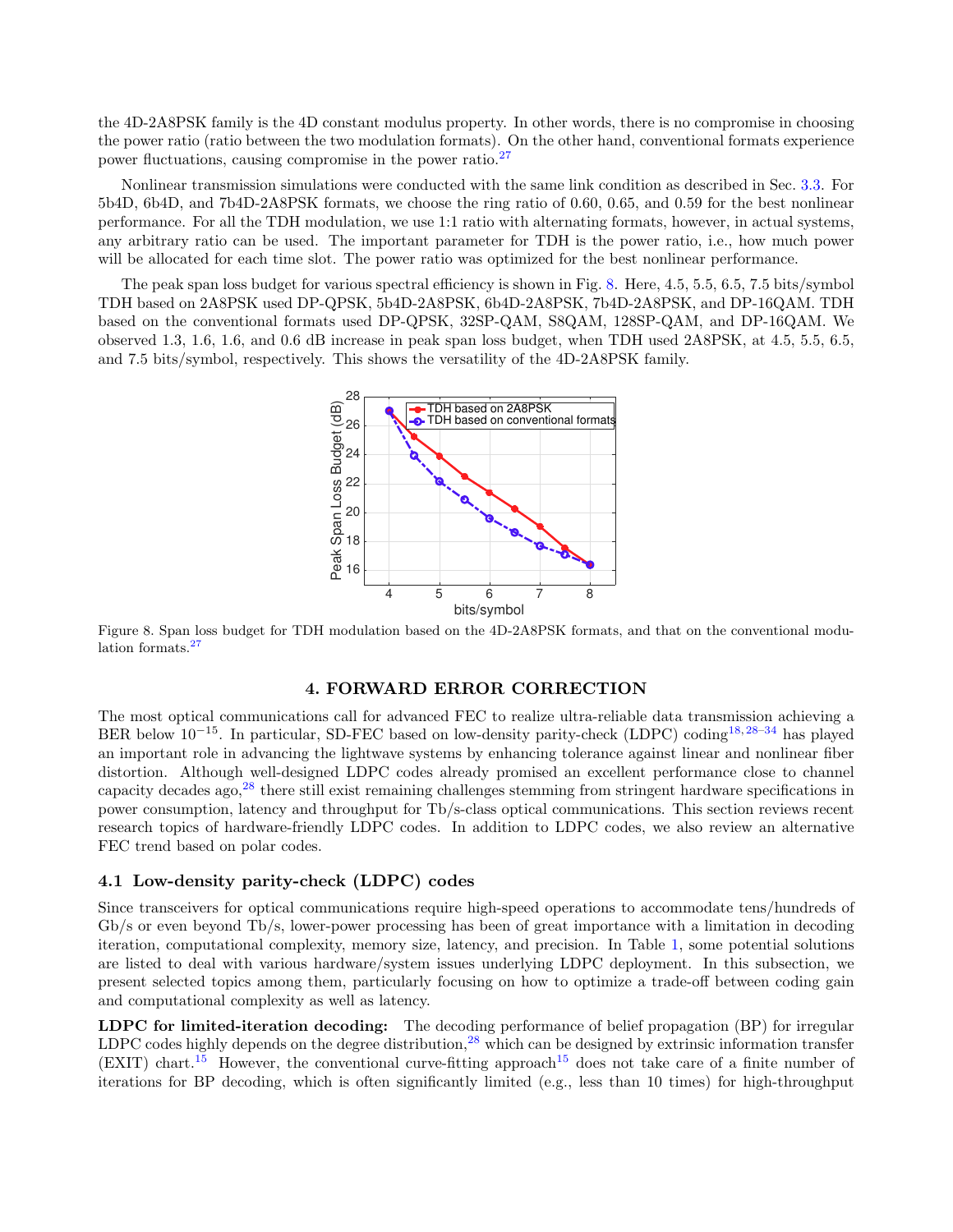Table 1. Challenges in hardware-friendly LDPC codes for high-speed optical communications.

| Specification              | Potential solutions                                                                                                           |
|----------------------------|-------------------------------------------------------------------------------------------------------------------------------|
| High coding gain           | Irregular, multiedge, $35$ EXIT, $15$ generalized, $36$ nonbinary, $30-32$ BICM-ID $34$                                       |
| Low-complexity operation   | Offset min-sum, delta-min, $37 \text{ ultra-sparse}$ $38$                                                                     |
| Low error floor            | Girth design, <sup>39, 40</sup> finite geometry, <sup>41</sup> perturbation, non-BP decoding, <sup>42, 43</sup> concatenation |
| Finite-precision operation | Mixed $\log$ /probability, look-up table design <sup>44</sup>                                                                 |
| Structured parallelism     | Quasi-cyclic, protograph                                                                                                      |
| Low latency                | Spatial coupling, LDPC-CC (windowed decoding, 45 tail-biting), short-length design                                            |
| Low power consumption      | Few-iteration, $33$ early stopping, dynamic layered scheduling $29,46$                                                        |
| High throughput            | Unrolling, pipeline, massive parallel, analog decoding                                                                        |
| Rate adaptation            | Rate compatible, $47$ puncture, shortening, row-splitting, $48$ adaptive modulation $49$                                      |

and low-power optical transports. Is a certain LDPC code designed at infinite iterations still optimal when fewiteration decoding is carried out to adjust power consumption? No, unfortunately. We have improved the EXITbased design method of LDPC degree optimization for few-iteration BP decoding,<sup>33,34</sup> and found that the degree distribution should be refined depending on the number of iterations to minimize the performance penalty due to limited BP iterations from the Shannon limit. The design method was originally based on flooding scheduling and later extended to layered scheduling<sup>50</sup> for further improvement. The benefit of the proposed design method is depicted in Fig. 9, where the decoding threshold (i.e., required SNR to asymptotically achieve zero error) is present as a function of the number of decoding iterations for the conventional curve-fitting design and iterationdependent design methods with flooding or layered scheduling. It is observed that the conventional method approaches the Shannon limit when a large number of BP iterations (more than 30) is available, whereas the huge penalty appears in the few-iteration regimes. The iteration-dependent LDPC optimization can significantly improve the threshold by up to 2 dB for such conditions.



Figure 9. Threshold across BP decoding iteration for iteration-dependent irregular LDPC codes (code rate: 0.8).



Figure 10. Modulation-dependent irregular LDPC codes for 24D modulation<sup>51, 52</sup> with BICM-ID; (code rate: 8/9).

LDPC to minimize complexity: Each curve in Fig. 9 also indicates that higher complexity is usually required to improve performance. Nevertheless, the computational complexity per iteration can be further reduced by sparsifying the degree like ultra-sparse LDPC<sup>38</sup> whose variable node degree is two (i.e., minimum possible value). Since optimized LDPC codes in Fig. 9 have relatively high degree  $({\bar d}_{\rm v} \ge 4)^{33}$  we have a possibility to further improve the performance without increasing the total computational complexity by slightly increasing the number of iterations while sparsifying the degree. In order to jointly minimize the required SNR and the computational complexity, another design concept with multi-objective Pareto optimization was introduced<sup>33</sup> by accounting for the average degree in addition to the number of iterations. The Pareto-optimal LDPC codes<sup>33</sup> offer the best trade-off between the complexity and the coding gain, achieving an additional gain by up to 2 dB and a reduced complexity by up to 50% compared to the iteration-dependent LDPC codes.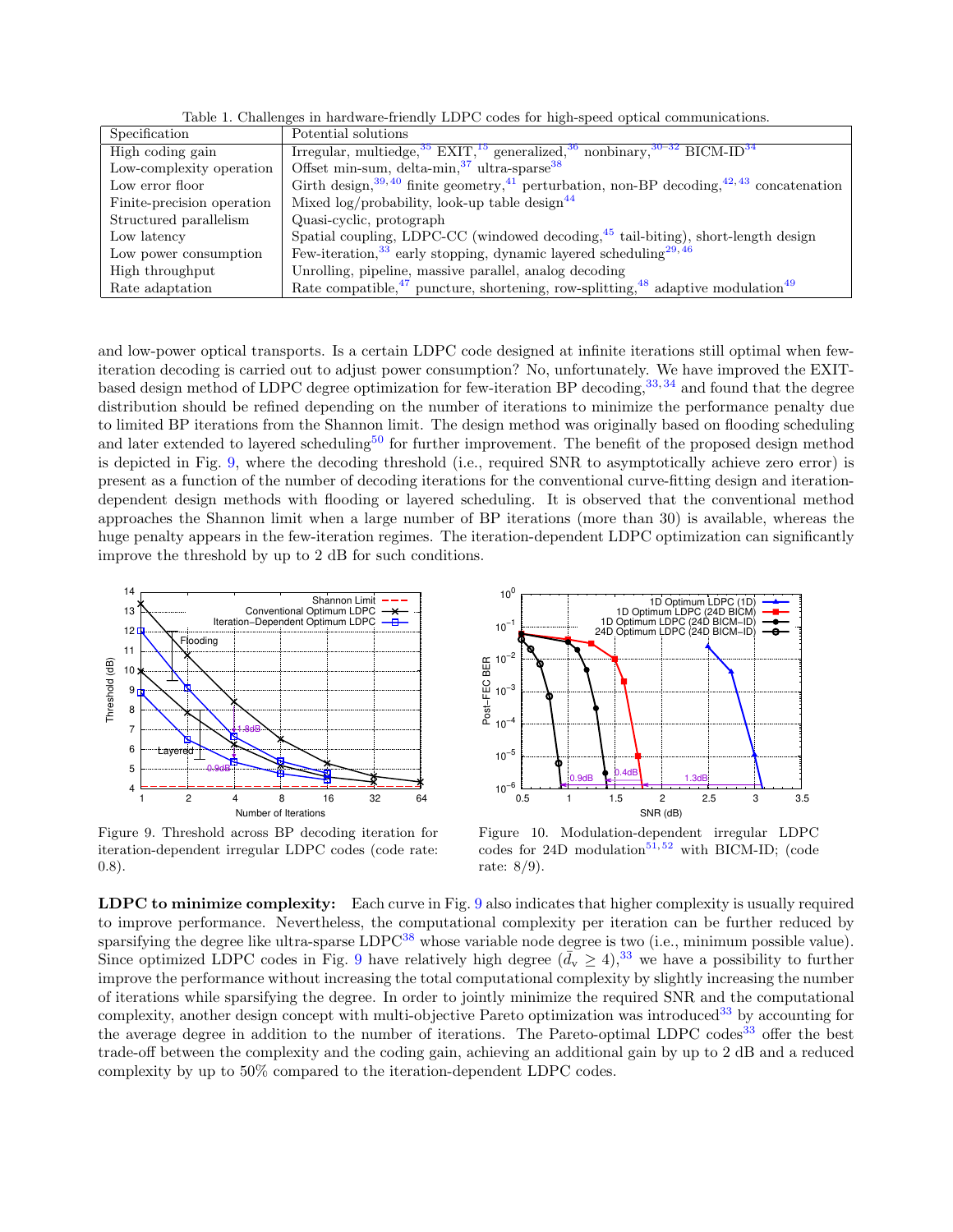LDPC for multidimensional modulation: As discussed in Sec. 2, further performance improvement can be provided by introduction of HDM, which directly increases the minimum Euclidean distance by extending the modulation dimension. Is an LDPC code optimized at binary-input AWGN (biAWGN) channels still optimal when we employ HDM? Yes, for the standard bit-interleaved coded-modulation (BICM) systems. However, the BICM is suffered from the fundamental loss, which can be mitigated by means of iterative demodulation (BICM-ID).<sup>34</sup> For BICM-ID, the degree distribution of LDPC codes shall be different for different modulation. We demonstrated that the modulation-dependent optimal LDPC codes can offer additional gain up to 0.5 dB,  $34$  as illustrated in Fig. 10. The 24D modulation<sup>51,52</sup> itself improves the performance by 1.3 dB from the conventional 1D modulation (BPSK) when we use the standard BICM with an LDPC code optimized at biAWGN channels. However, this optimal LDPC code does not perform well when we employ BICM-ID; specifically, the gain by BICM-ID is limited to 0.4 dB. In order to exploit the full potential of HDM, we shall use another LDPC code optimized for the 24D modulation. The 24D-optimal LDPC code can achieve a significant gain of 0.9 dB by BICM-ID in comparison to BICM.

LDPC for higher gain: BICM-ID requires labeling optimization and a soft-decision feedback from FEC decoder to demodulator. Hence, BICM-ID is often thought of less practical due to the high complexity and large latency. This turbo demodulation can be avoided by using nonbinary (NB)-LDPC codes.<sup>30, 31</sup> This is a great advantage of NB-LDPC compared to BICM-ID for hardware implementation. Nonetheless, the major obstacle lies in the fact that the decoder complexity increases linearly with the Galois field size. This complexity issue may be mitigated by an introduction of LDPC convolutional codes (LDPC-CC) with windowed decoding  $(WD)$ .<sup>45</sup> We demonstrated<sup>32</sup> that a significant performance gain can be obtained by NB-LDPC-CC for HDM, even better than BICM-ID. In addition, the use of LDPC-CC can facilitate low-latency decoding via WD.

LDPC for latency constraint: In order to minimize the decoding latency, we need to reduce the window size and iteration count per WD for LDPC-CC. For such short window cases, layered scheduling needs to be carefully designed to exploit the benefit of LDPC-CC. We have developed a greedy scheduling optimization method based on protograph-based EXIT chart for LDPC-CC,<sup>29</sup> achieving greater than 1 dB gain over the conventional Round–Robin scheduling for 1-iteration layered WD. It was also found that irregular LDPC-CC is not always better than regular LDPC-CC for few-iteration WD. Another advantage of LDPC-CC based on quasi-cyclic (QC) protograph includes its structural homogeneity, facilitating efficient parallel hardware implementation and simple girth design.<sup>39</sup> The scheduling design method can be readily extended to NB-LDPC-CC.<sup>31</sup>

## 4.2 Polar codes

In principal, the most random codes are known equally good when the block length is large enough. However, the decoding latency is usually increased with the block length. Hence, how to design short LDPC codes has been one of challenging problems for decades. Unfortunately, LDPC codes generally do not perform well at short block lengths. From this reason, the fifth-generation wireless standard has chosen an alternative FEC code based on polar codes<sup>53</sup> besides LDPC codes for short-packet transmission. Among other FEC schemes such as turbo convolutional codes, turbo product codes, tail-biting convolutional codes, repeat-accumulate codes, staircase codes, braided codes, and BCH codes, the polar codes have recently drawn much attention to telecommunication researchers/engineers owing to its theoretical and practical strength. Here we introduce our research activities<sup>50, 54</sup> to improve the performance of polar codes in high-throughput optical communications.

Polar for multi-level modulation: Polar codes were proven by Arıkan<sup>53</sup> in 2009 to achieve capacity over any arbitrary discrete-input memoryless channels, without relying on randomness of code construction. However, in spite of theoretical strength, polar codes have not been adopted in practical systems until recently due to their poor performance at short block lengths. A major breakthrough was given in 2015 when Tal and Vardy<sup>55</sup> introduced successive cancellation list (SCL) decoding plus cyclic redundancy check (CRC) to make polar codes competitive with the state-of-the-art LDPC codes. However, the conventional polar code construction assumes memoryless identical channel reliability, which is often not valid, e.g., when we use high-order QAM formats having different reliability across the most to least significant bit-planes. In consequence, careful interleaver design which properly maps the coded bits to modulation bit-planes becomes important not to destruct the so-called channel polarization phenomenon. We have optimized<sup>50</sup> an interleaver parameter for hardware-efficient quadratic polynomial permutation (QPP), achieving more than 0.5 dB gain than random interleaving. The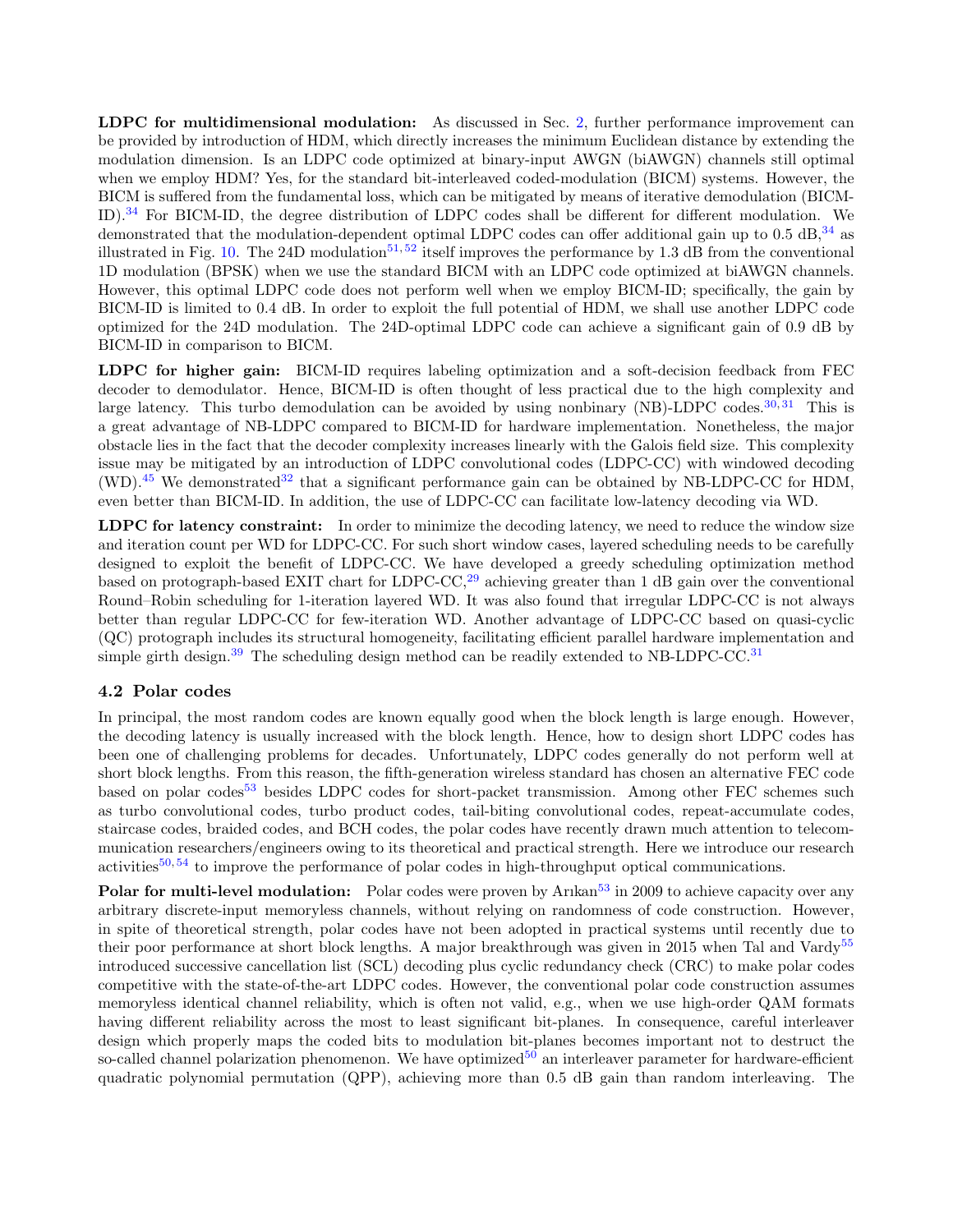benefit of interleaver design is shown in Fig. 11, where the SCL decoder performance of (1024, 828) polar coding (with CRC-8 and list size of 32) is present for 256QAM scheme. It is seen that more than 1 dB difference is incurred by good and bad interleaving because polarization phenomenon is greatly affected by bit mapping. We have further improved the performance by introducing a super-Gaussian constellation shaping.<sup>56</sup>





Figure 11. Bit-interleaved polar-coded 256QAM modulation ( $L = 32$ , CRC-8,  $N = 1024$ , code rate: 0.8).

Figure 12. Irregular polar coding with 10 inactivation over 32 total polarization units for BICM.

Polar with irregularity: As for LDPC codes, imposing some sort of irregularity can help improving the performance. Motivated by the fact, we have proposed a new code construction method for irregular polar codes, whose polarization units are irregularly pruned to drastically reduce the computational complexity and decoding latency while achieving better performance.<sup>54</sup> Fig. 12 illustrates an example of irregular polar codes having 10 inactivation over 32 polarization units. Since pruned polarization units do not need any computation for both encoding and decoding, we can reduce the computational complexity. In addition, the decoding latency can be also reduced by carefully choosing the set of inactive polarization units to enable partially parallel computations. This is a great advantage for SCL decoding, which is usually difficult to parallelize. The proposed irregular polar codes showed slightly better performance than regular counterparts while reducing decoding complexity by at least 30 % and decoding latency by 80 %. It was also experimentally demonstrated that the irregular polar codes can outperform the state-of-the-art LDPC codes.<sup>54</sup> We note that the concept of irregular polar codes has more potential by considering various different ways to introduce irregularity not only by pruning.

## 5. NARROW LINEWIDTH SEMICONDUCTOR LASERS

## 5.1 Background of narrow linewidth lasers

Narrow linewidth lasers diodes (LDs) are key components for coherent optical communications. There have been numerous research results on semiconductor laser linewidth, both theoretically and experimentally, since 1980s.

The basic theory of LDs was established by introducing the so-called  $\alpha$ -parameter.<sup>57</sup> It was then applied to distributed feedback (DFB) lasers,<sup>58</sup> and an additional correction factor for DFB was formulated using Green's functions.<sup>59</sup> Reduction of the  $\alpha$ -parameter reduction due to multi-quantum well (MQW) structure was predicted theoretically.<sup>60</sup> The effect of detuned loading (i.e., dispersive external feedback) was also studied.<sup>61</sup> Experimentally, the effect of long cavity DFB lasers,  $62$  detuning,  $63$  and MQW DFB lasers,  $64$  have been verified.

More recently, high power long cavity DFB laser arrays have been used as tunable narrow linewidth lasers.<sup>65, 66</sup> Narrow linewidth tunable distributed Bragg reflector (DBR) lasers have also been explored.<sup>67</sup>

Optical feedback can be achieved by capturing a fraction of the output optical power and feeding it back to the laser cavity. This approach is relatively simple and suitable for photonic integration. Owing to the rapid development of photonic integrated circuit (PIC) technology, integrated lasers can be realized monolithically on a single indium phosphide (InP) or with a hybrid integrated platform utilizing an external cavity implementation. $68,69$  The former technology is more mature and adequate for near-term deployment, while the latter technology offers lower cost opportunity, although it may require long-term research and development. Here, we describe our recent activity on monolithic integration of optical feedback.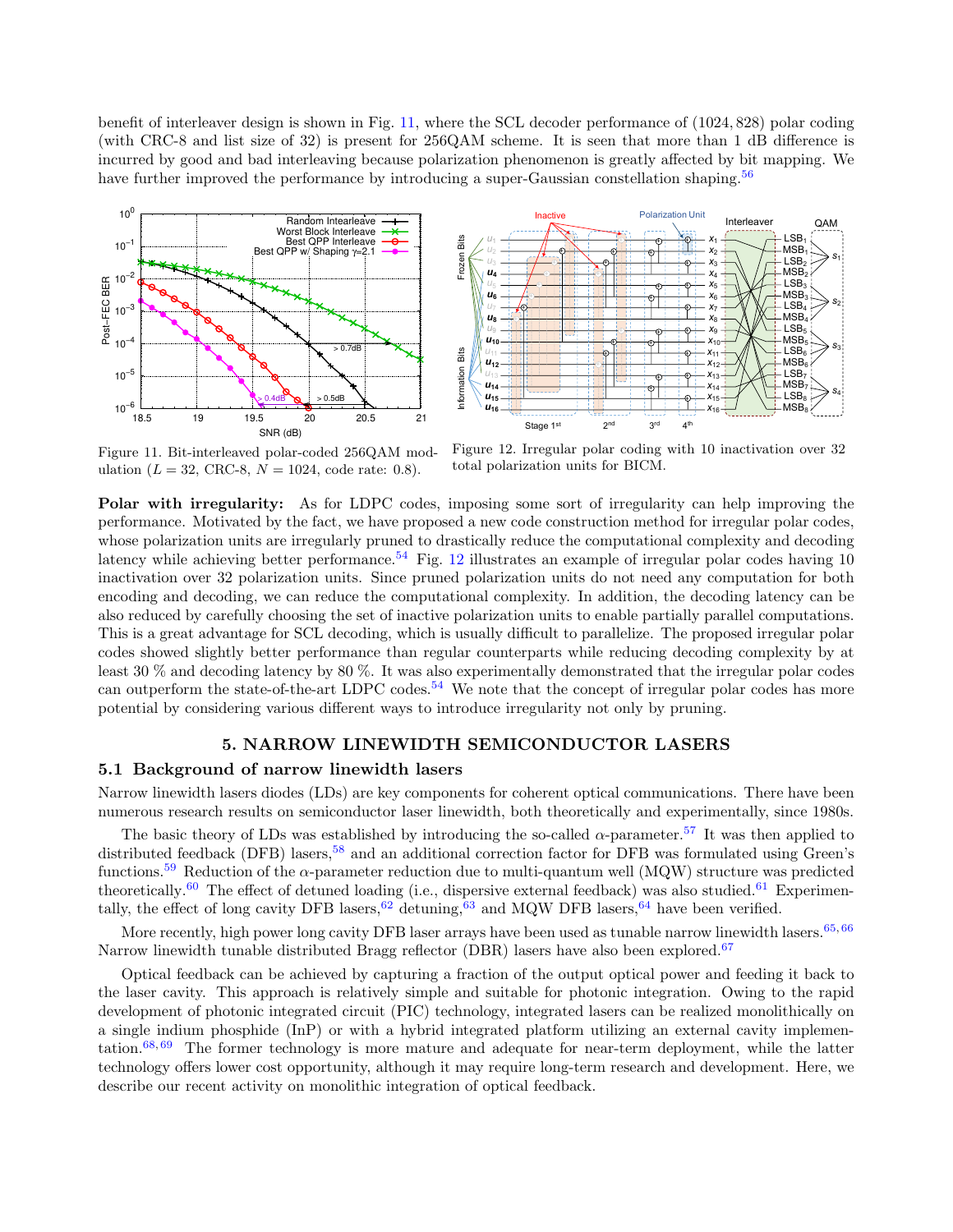#### 5.2 Integrated laser source with on-chip optical feedback

An integrated InP DBR laser that employs on-chip coherent optical feedback was realized by a standard process in an InP-based multi-project-wafer (MPW) run.<sup>70,71</sup> In order to evaluate the impact of optical feedback on frequency-modulation (FM) noise and linewidth, two type of lasers (Type A and Type B) were designed as shown in Fig. 13 (a) and (b). Type A is a conventional DBR laser, where the laser cavity consists of a high-reflectivity DBR and a 50/50 coupler designed as a broadband partially reflective/partially transmissive mirror. The type B laser is similar but also incorporates a path for optical feedback whereby some light from the 50/50 coupler is fed to the back of the DBR mirror. Fifth-order DBR mirrors are based on side-wall-etched gratings.

Relative intensity noise (RIN) was measured for the two lasers. The lowest peak RIN measured at three different current levels for the Type B laser was -131 dB/Hz at 80 mA. At this pumping current, the RIN for the Type A laser was -117 dB/Hz, indicating a more than 10 dB improvement. The linewidth measurement was conducted using a self-heterodyne method. The linewidth for the Type A laser is 14 MHz and that for the Type B laser is 800 kHz. The RIN reduction qualitatively explains the linewidth reduction. These results indicate that on-chip optical feedback for an integrated InP DBR laser offers a promising approach for further linewidth reduction.



Figure 13. Schematic of the laser cavity design (a) without (Type A) and (b) with (Type B) optical feedback. (c) Layout (top) and microscope image (bottom) of Type A laser. (d) Layout (top) and microscope image (bottom) of Type B  $laser.<sup>71</sup>$ 

## 6. CONCLUSION

We have summarized recent progresses in key technology areas in coherent optical communications, including nonlinearity-tolerant multidimensional modulation formats, forward error correction, and narrow linewidth lasers. These technologies are expected to play important roles in higher performance and lower capital and operating expenses in the future optical communication systems.

#### ACKNOWLEDGMENTS

The authors would like to thank Naoki Suzuki, Takashi Sugihara, Tsuyoshi Yoshida, and Keisuke Matsuda of Information Technology R&D Center, Mitsubishi Electric Corp., for valuable discussions.

#### REFERENCES

- [1] Karlsson, M. and Agrell, E., "Which is the most power-efficient modulation format in optical links?," Optics express  $17(13)$ , 10814-10819 (2009).
- [2] Agrell, E. and Karlsson, M., "Power-efficient modulation formats in coherent transmission systems," Journal of Lightwave Technology  $27(22)$ , 5115–5126 (2009).
- [3] Millar, D. S., Koike-Akino, T., Kojima, K., and Parsons, K., "Multidimensional modulation for nextgeneration transmission systems," in [Proc. of SPIE Vol], 10130, 101300E–1 (2017).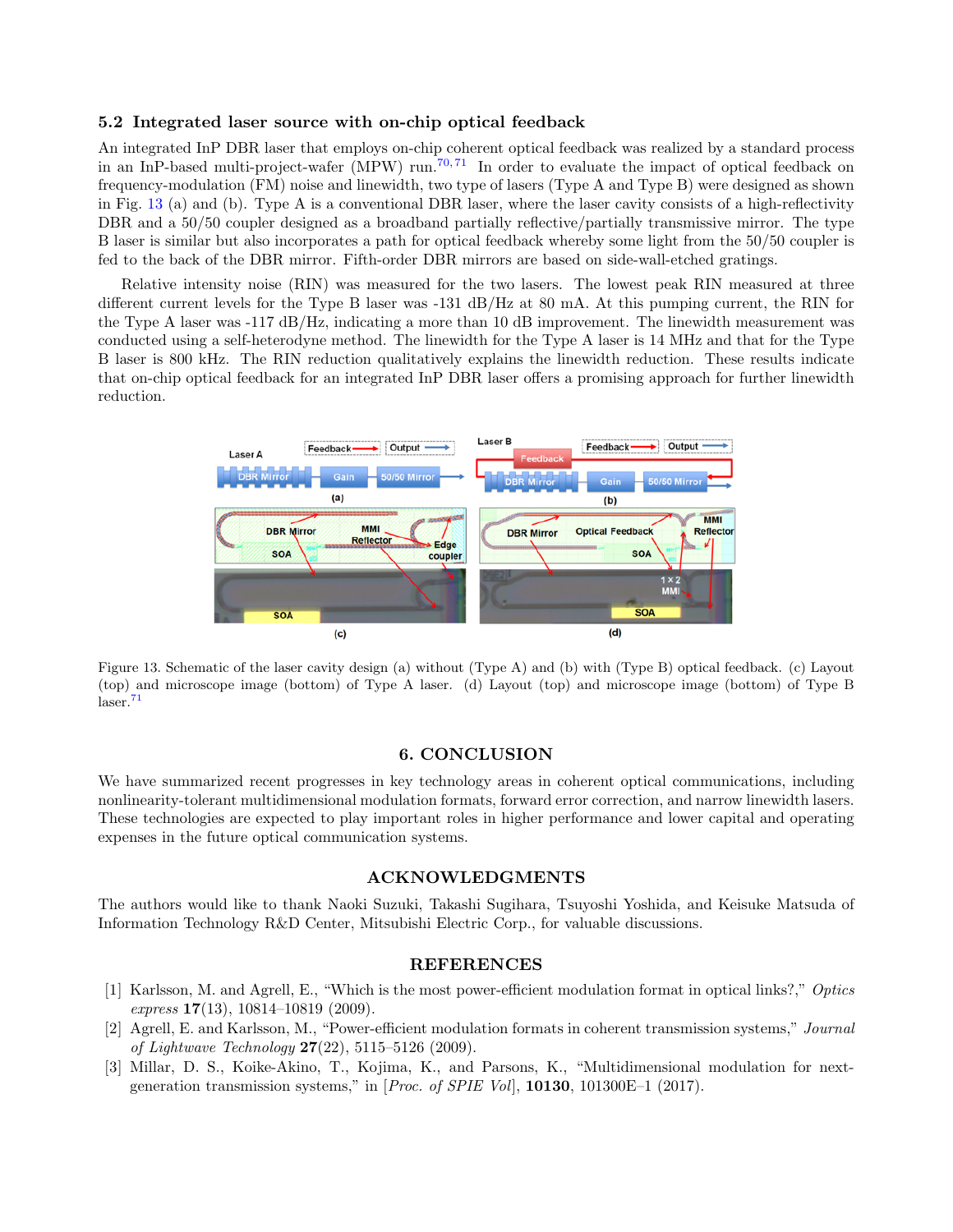- [4] Yoshida, T., Matsuda, K., Kojima, K., Miura, H., Dohi, K., Pajovic, M., Koike-Akino, T., Millar, D. S., Parsons, K., and Sugihara, T., "Hardware-efficient precise and flexible soft-demapping for multi-dimensional complementary apsk signals," in [ECOC 2016; 42nd European Conference on Optical Communication; Proceedings of], Th.2.P2.SC3.27, VDE (2016).
- [5] Millar, D. S., Koike-Akino, T., Arık, S. O., Kojima, K., Parsons, K., Yoshida, T., and Sugihara, T., "High- ¨ dimensional modulation for coherent optical communications systems," Optics express  $22(7)$ , 8798–8812 (2014).
- [6] Koike-Akino, T. and Tarokh, V., "Sphere packing optimization and EXIT chart analysis for multidimensional QAM signaling," in [Communications, 2009. ICC'09. IEEE International Conference on], IEEE (2009).
- [7] Cohn, H., Kumar, A., Miller, S. D., Radchenko, D., and Viazovska, M., "The sphere packing problem in dimension 24,"  $arXiv:1603.06518$  (2016).
- [8] Hager, C., Amat, A. G. I., Alvarado, A., Brannstrom, F., and Agrell, E., "Optimized bit mappings for spatially coupled LDPC codes over parallel binary erasure channels," in [Communications (ICC),  $2014$ IEEE International Conference on], 2064–2069, IEEE (2014).
- [9] Eriksson, T. A., Johannisson, P., Puttnam, B. J., Agrell, E., Andrekson, P. A., and Karlsson, M., "K-over-L multidimensional position modulation," *Lightwave Technology, Journal of*  $32(12)$ ,  $2254-2262$  (2014).
- [10] Karlsson, M. and Agrell, E., "Multidimensional modulation and coding in optical transport," Journal of *Lightwave Technology* **35**(4), 876 – 884 (2016).
- [11] Shiner, A., Reimer, M., Borowiec, A., Gharan, S. O., Gaudette, J., Mehta, P., Charlton, D., Roberts, K., and O'Sullivan, M., "Demonstration of an 8-dimensional modulation format with reduced inter-channel nonlinearities in a polarization multiplexed coherent system," Optics express  $22(17)$ , 20366–20374 (2014).
- [12] Kojima, K., Yoshida, T., Koike-Akino, T., Millar, D. S., Parsons, K., and Arlunno, V., "5 and 7 bit/symbol 4D modulation formats based on 2A8PSK," in [ECOC 2016; 42nd European Conference on Optical Communication; Proceedings of, W.2.D.1, VDE (2016).
- [13] Alvarado, A., Agrell, E., Lavery, D., and Bayvel, P., "LDPC codes for optical channels: Is the "FEC Limit" a good predictor of post-FEC BER," in [Optical Fiber Commun. Conf.], Th3E.5, Optical Society of America (2015).
- [14] Alvarado, A. and Agrell, E., "Four-dimensional coded modulation with bit-wise decoders for future optical communications," Journal of Lightwave Technology  $35(8)$ , 1383–1391 (2017).
- [15] Ten Brink, S., Kramer, G., and Ashikhmin, A., "Design of low-density parity-check codes for modulation and detection," EEE Transactions on Communications 54(4), 670–678 (2004).
- [16] Bennatan, A. and Bushtein, D., "Design and analysis of nonbinary LDPC codes for arbitrary discretememoryless channels," IEEE Trans. Inf. Theory  $52(2)$ , 549–583 (2006).
- [17] Szczecinski, L. and Alvarado, A., [Bit-interleaved coded modulation: Fundamentals, analysis, and design], Wiley, U.K. (2015).
- [18] Sugihara, K., Miyata, Y., Sugihara, T., Kubo, K., Yoshida, H., Matsumoto, W., and Mizuochi, T., "A spatially-coupled type LDPC code with an NCG of 12 dB for optical transmission beyond 100 Gb/s," in [Optical Fiber Communication Conference and Exposition and the National Fiber Optic Engineers Conference (OFC/NFOEC), 2013], OM2B.4, IEEE (2013).
- [19] Poggiolini, P., Bosco, G., Carena, A., Curri, V., and Forghieri, F., "Performance evaluation of coherent WDM PS-QPSK (HEXA) accounting for non-linear fiber propagation effects," Opt. Exp. 33(14), 11360– 11371 (2010).
- [20] Kojima, K., Yoshida, T., Akino-Koike, T., Millar, D. S., Parsons, K., Pajovic, M., and Arlunno, V., "Nonlinearity-tolerant four-dimensional 2A8PSK family for 5-7 bits/symbol spectral efficiency," IEEE Journal of Lightwave Technology  $33(10)$ , 1993–2003 (2017).
- [21] Renaudier, J., Voicila, A., Bertran-Pardo, O., Rival, O., Karlsson, M., Charlet, G., and Bigo, S., "Comparison of set-partitioned two-polarization 16QAM formats with PDM-QPSK and PDM-8QAM for optical transmission systems with error-correction coding," in [European Conf. Optical Communications], We.1.C.5 (2012).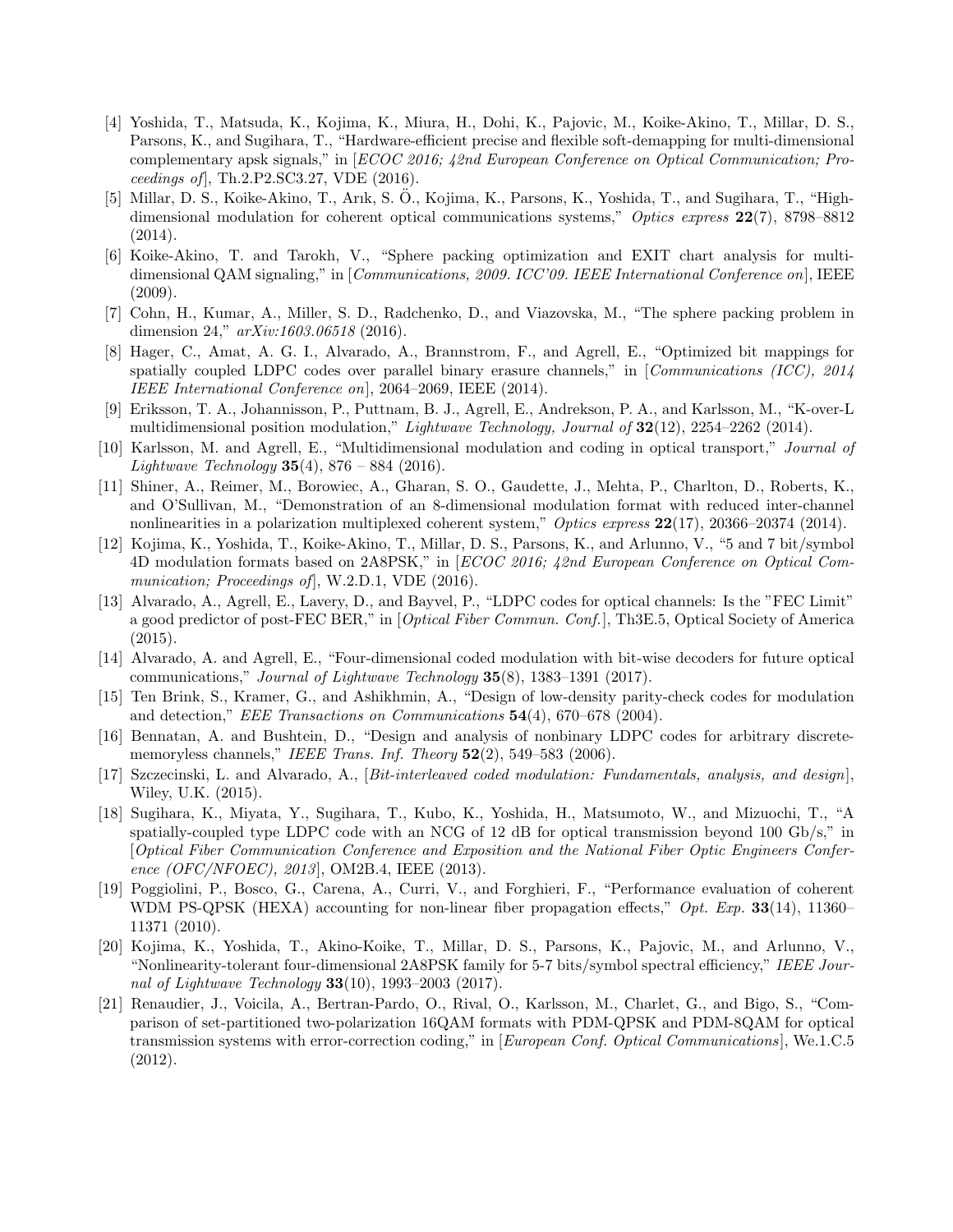- [22] Pajovic, M., Millar, D. S., Koike-Akino, T., Maher, R., Alvarado, A., Paskov, M., Kojima, K., Parsons, K., Thomsen, B. C., Savory, S. J., et al., "Experimental demonstration of multi-pilot aided carrier phase estimation for DP-64QAM and DP-256QAM," in [2015 European Conference on Optical Communication  $(ECOC)$ ], 1–3, IEEE (2015).
- [23] Ishimura, S. and Kikuchi, K., "Fast decoding and LLR-computation algorithms for high-order setpartitioned 4D-QAM constellations," in [2015 European Conference on Optical Communication (ECOC)]. P.3.01 (2015).
- [24] Ishii, K., Dohi, K., Kubo, K., Sugihara, K., Miyata, Y., and Sugihara, T., "A study on power-scaling of triple-concatenated fec for optical transport networks," in [European Conf. Optical Communications ], Tu3.4.2 (2015).
- [25] Zhou, X., Nelson, L., Isaac, R., Magill, P., Zhu, B., Borel, P., Carlson, K., and Peckham, D., "12,000km transmission of 100GHz spaced, 8x495-Gb/s PDM time-domain hybrid QPSK-8QAM signals," in [Optical Fiber Commun. Conf.], OTu2B.4, Optical Society of America (2012).
- [26] Zhuge, Q., Xu, X., Morsy-Osman, M., Chagnon, M., Qiu, M., and Plant, D., "Time domain hybrid QAM based rate-adaptive optical transmissions using high speed DACs," in [Optical Fiber Communication Conference/National Fiber Optic Engineers Conference], Optical Fiber Communication Conference/National Fiber Optic Engineers Conference 2013, OTh4E.6, Optical Society of America (2013).
- [27] Kojima, K., Yoshida, T., Parsons, K., Koike-Akino, T., Millar, D. S., and Matsuda, K., "Nonlinearitytolerant time domain hybrid modulation for 4-8 bits/symbol based on 2A8PSK," in [Optical Fiber Communications Conference and Exhibition  $(OFC)$ , W4A.5, IEEE (2017).
- [28] Chung, S. Y., Forney, G. D., Richardson, T. J., and Urbanke, R., "On the design of low-density parity-check codes within 0.0045 dB of the Shannon limit," IEEE Commun. Lett.  $5(2)$ , 58–60 (2001).
- [29] Koike-Akino, T., Draper, S. C., Wang, Y., Sugihara, K., Matsumoto, W., Millar, D. S., Parsons, K., Arlunno, V., and Kojima, K., "Optimal layered scheduling for hardware-efficient windowed decoding of LDPC convolutional codes," in [ECOC 2016; 42nd European Conference on Optical Communication; Proceedings of], W.2.C.2, VDE (2016).
- [30] Djordjevic, I. B., "On the irregular nonbinary QC-LDPC-coded hybrid multidimensional OSCD-modulation enabling beyond 100 Tb/s optical transport," Journal of Lightwave Technology 31(16), 2969–2975 (2013).
- [31] Koike-Akino, T., Sugihara, K., Millar, D. S., Pajovic, M., Matsumoto, W., Alvarado, A., Maher, R., Lavery, D., Paskov, M., Kojima, K., et al., "Experimental demonstration of nonbinary LDPC convolutional codes for DP-64QAM/256QAM," in [ECOC 2016; 42nd European Conference on Optical Communication; *Proceedings of*,  $1-3$ , VDE  $(2016)$ .
- [32] Xia, T., Koike-Akino, T., Millar, D., Kojima, K., Parsons, K., Miyata, Y., Sugihara, K., and Matsumoto, W., "Nonbinary LDPC convolutional codes for high-dimensional modulations," in [Signal Processing in Photonic Communications, SpS3D–5, Optical Society of America (2015).
- [33] Koike-Akino, T., Millar, D. S., Kojima, K., Parsons, K., Miyata, Y., Sugihara, K., and Matsumoto, W., "Iteration-aware LDPC code design for low-power optical communications," Journal of Lightwave Technol $ogy 34(2), 573-581 (2016).$
- [34] Koike-Akino, T., Millar, D., Kojima, K., and Parsons, K., "Coded modulation design for finite-iteration decoding and high-dimensional modulation," in [Optical Fiber Communication Conference], W4K–1, Optical Society of America (2015).
- [35] Richardson, T., Urbanke, R., et al., "Multi-edge type LDPC codes," in [Workshop honoring Prof. Bob McEliece on his 60th birthday, California Institute of Technology, Pasadena, California], 24–25 (2002).
- [36] Djordjevic, I. B., Xu, L., Wang, T., and Cvijetic, M., "GLDPC codes with Reed-Muller component codes suitable for optical communications," IEEE Communications Letters 12(9) (2008).
- [37] Ji, W., Hamaminato, M., Nakayama, H., and Goto, S., "A novel hardware-friendly self-adjustable offset min-sum algorithm for ISDB-S2 LDPC decoder," in [Signal Processing Conference, 2010 18th European], 1394–1398, IEEE (2010).
- [38] Savin, V. and Declercq, D., "Linear growing minimum distance of ultra-sparse non-binary cluster-LDPC codes," in [Information Theory Proceedings (ISIT), 2011 IEEE International Symposium on], 523–527, IEEE (2011).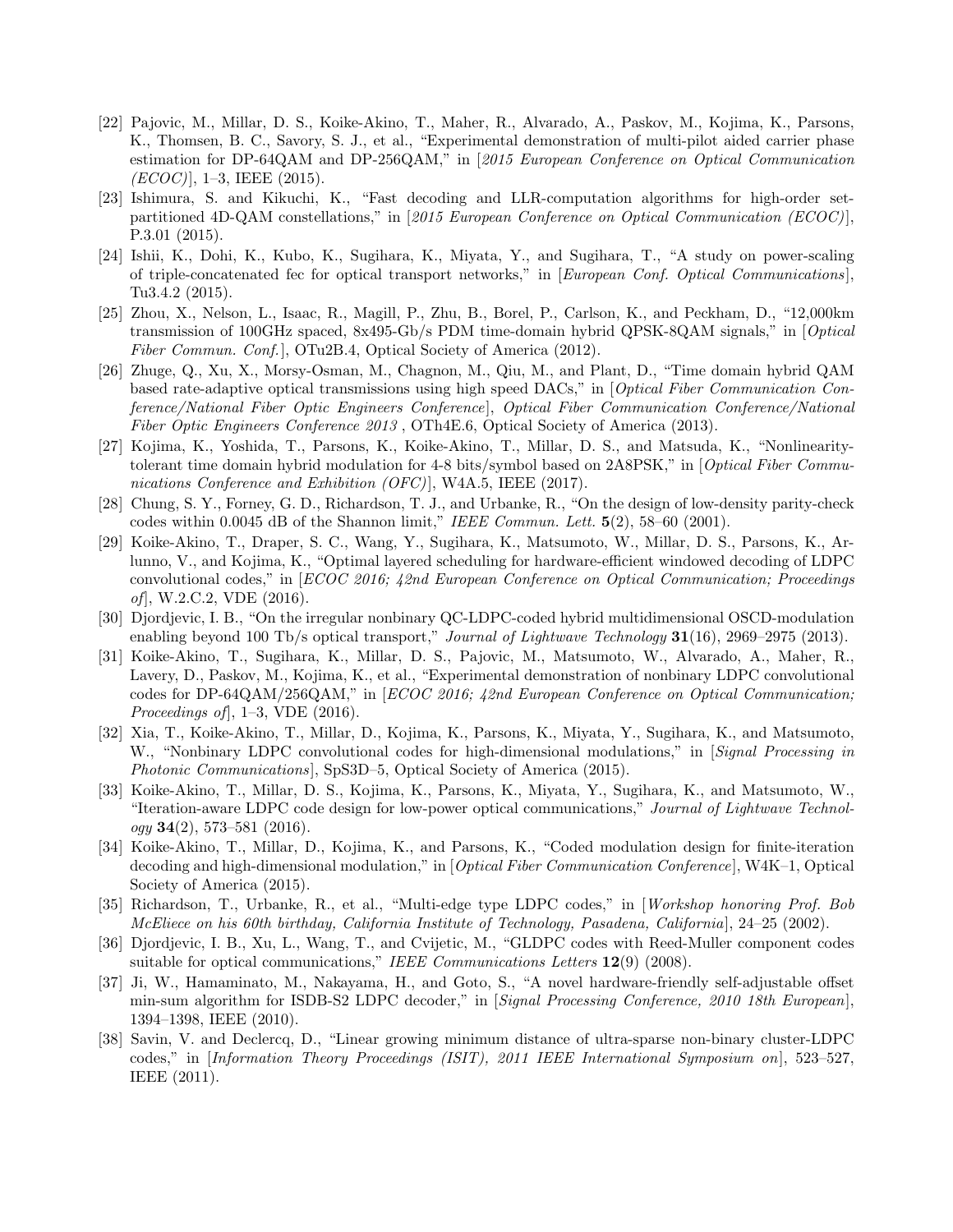- [39] Wang, Y., Draper, S. C., and Yedidia, J. S., "Hierarchical and high-girth QC LDPC codes," IEEE Transactions on Information Theory 59(7), 4553-4583 (2013).
- [40] Zheng, X., Lau, F. C., and Chi, K. T., "Constructing short-length irregular LDPC codes with low error floor," IEEE Transactions on Communications 58(10), 2823–2834 (2010).
- [41] Djordjevic, I. B. and Vasic, B., "Projective geometry LDPC codes for ultralong-haul WDM high-speed transmission," IEEE Photonics Technology Letters  $15(5)$ , 784–786 (2003).
- [42] Yedidia, J. S., Wang, Y., and Draper, S. C., "Divide and concur and difference-map BP decoders for LDPC codes," IEEE Transactions on Information Theory  $57(2)$ , 786–802 (2011).
- [43] Liu, X., Draper, S. C., and Recht, B., "Suppressing pseudocodewords by penalizing the objective of LP decoding," in [Information Theory Workshop (ITW), 2012 IEEE], 367–371, IEEE (2012).
- [44] Romero, F. J. C. and Kurkoski, B. M., "Decoding LDPC codes with mutual information-maximizing lookup tables," in [Information Theory (ISIT), 2015 IEEE International Symposium on], 426–430, IEEE (2015).
- [45] Wei, L., Koike-Akino, T., Mitchell, D. G., Fuja, T. E., and Costello, D. J., "Threshold analysis of non-binary spatially-coupled LDPC codes with windowed decoding," in [IEEE International Symposium on Information Theory (ISIT)], 881–885, IEEE (2014).
- [46] Casado, A. I. V., Griot, M., and Wesel, R. D., "LDPC decoders with informed dynamic scheduling," IEEE Transactions on communications 58(12), 3470–3479 (2010).
- [47] Van Nguyen, T. and Nosratinia, A., "Rate-compatible short-length protograph LDPC codes," IEEE communications letters **17**(5), 948–951 (2013).
- [48] Sugihara, K., Kametani, S., Kubo, K., Sugihara, T., and Matsumoto, W., "A practicable rate-adaptive FEC scheme flexible about capacity and distance in optical transport networks," in [Optical Fiber Communications Conference and Exhibition (OFC), 2016, M.3.A.5, IEEE (2016).
- [49] Koike-Akino, T., Kojima, K., Millar, D. S., Parsons, K., Yoshida, T., and Sugihara, T., "Pareto optimization of adaptive modulation and coding set in nonlinear fiber-optic systems," Journal of Lightwave Technology 35(4), 1041–1049 (2017).
- [50] Koike-Akino, T., Wang, Y., Draper, S. C., Sugihara, K., Matsumoto, W., Millar, D. S., Parsons, K., and Kojima, K., "Bit-interleaved polar-coded modulation for low-latency short-block transmission," in [*Optical* Fiber Communications Conference and Exhibition (OFC), 2017], W1J.6, Optical Society of America (2017).
- [51] Millar, D. S., Koike-Akino, T., Kojima, K., and Parsons, K., "A 24-dimensional modulation format achieving 6 dB asymptotic power efficiency," in [Signal Processing in Photonic Communications ], SPM3D–6, Optical Society of America (2013).
- [52] Millar, D. S., Koike-Akino, T., Maher, R., Lavery, D., Paskov, M., Kojima, K., Parsons, K., Thomsen, B. C., Savory, S. J., and Bayvel, P., "Experimental demonstration of 24-dimensional extended golay coded modulation with LDPC," in  $[Optical Fiber \, Communications\; Conference\ and\ Exhibit\; (OFC),\,2014]$ , M3A.5, IEEE (2014).
- [53] Arikan, E., "Channel polarization: A method for constructing capacity-achieving codes for symmetric binary-input memoryless channels," IEEE Transactions on Information Theory 55(7), 3051-3073 (2009).
- [54] Koike-Akino, T., Cao, C., Wang, Y., Draper, S., Millar, D., Parsons, K., Kojima, K., Pajovic, M., Galdino, L., Elson, D., et al., "Irregular polar coding for multi-level modulation in complexity-constrained lightwave systems," in [ECOC 2017; 43rd European Conference on Optical Communication; Proceedings of], M.1.D.3, Optical Society of America (2017).
- [55] Tal, I. and Vardy, A., "List decoding of polar codes," IEEE Transactions on Information Theory 61(5), 2213–2226 (2015).
- [56] Koike-Akino, T., Wang, Y., Draper, S. C., Sugihara, K., and Matsumoto, W., "Bit-interleaved polar-coded OFDM for low-latency M2M wireless communications," in [Communications (ICC), 2017 IEEE International Conference on], 1–7, IEEE (2017).
- [57] Henry, C., "Theory of the linewidth of semiconductor lasers," IEEE Journal of Quantum Electronics 18, 259–264 (February 1982).
- [58] Kojima, K. and Kyuma, K., "Analysis of the spectral linewidth of distributed feedback laser diodes," *Electronics Letters*  $20(21)$ , 869–871 (1984).